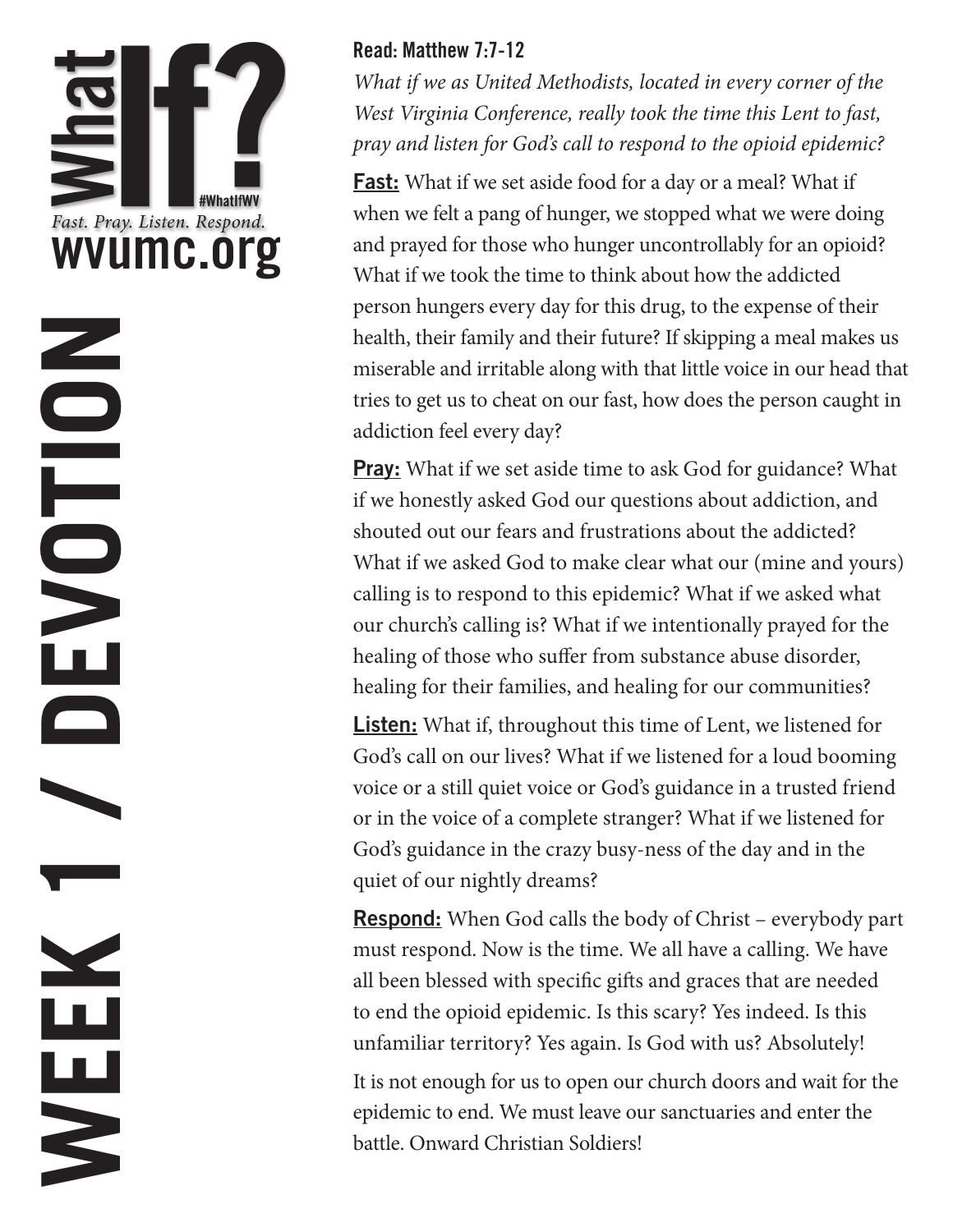#### Opioids – One Family of Drugs

Our current epidemic with opioids began thousands of years ago when someone, most likely in the current area of Turkey, was looking for something to eat and decided to try some part of the seed pod of a poppy. This person's hunger was satisfied, and they had a unique feeling of wellbeing along with their headache being gone! This person told another person, and before long people were harvesting the poppy seeds and brewing them in tea or mixing them with wine.

Homer, the Greek author of Iliad and Odyssey wrote, "Into the bowl in which their wine was mixed, she slipped a drug that had the power of robbing grief and anger of their sting and banishing all painful memories. No one who swallowed this dissolved in their wine could shed a single tear that day, even for the death of his mother or father, or if they put his brother or his own son to the sword and he were there to see it done..."

Over time chemists changed the molecular makeup of the poppy and created opium. Just before the American Civil War, morphine was created from opium. Around the same time came the invention of the hypodermic needle, which helped morphine become a miracle drug for wounded soldiers facing horrible battle field surgeries. Unfortunately, opium and morphine, while great at curbing pain, were very addictive. Heroin was created later during WWI with the hope of making morphine stronger but less addictive…it did not work.

Scientists later were able to create a manmade form of the opioid molecule and thus created hydrocodone, oxycodone, fentanyl and carfentanyl. No longer were the opioid painkillers labor intensive with growing and harvesting poppies, but could be massed produced in factories at a fraction of the cost. These manmade opioids were created for post-surgical use and end-of-life care (to comfort dying cancer patients).

Today we are caught in an addiction epidemic that can be fueled by opium, morphine, oxycodone, hydrocodone, heroin, methadone, fentanyl or carfentanyl, all chemically related to the poppy.

When your physician is helping you deal with pain issues, always ask if what you are being prescribed is an opioid and have a frank discussion about possible addiction issues and other pain reducing drugs that might not be so addictive.



**WEEK 1 / EDUCATION**

UD<br>O<br>O

NION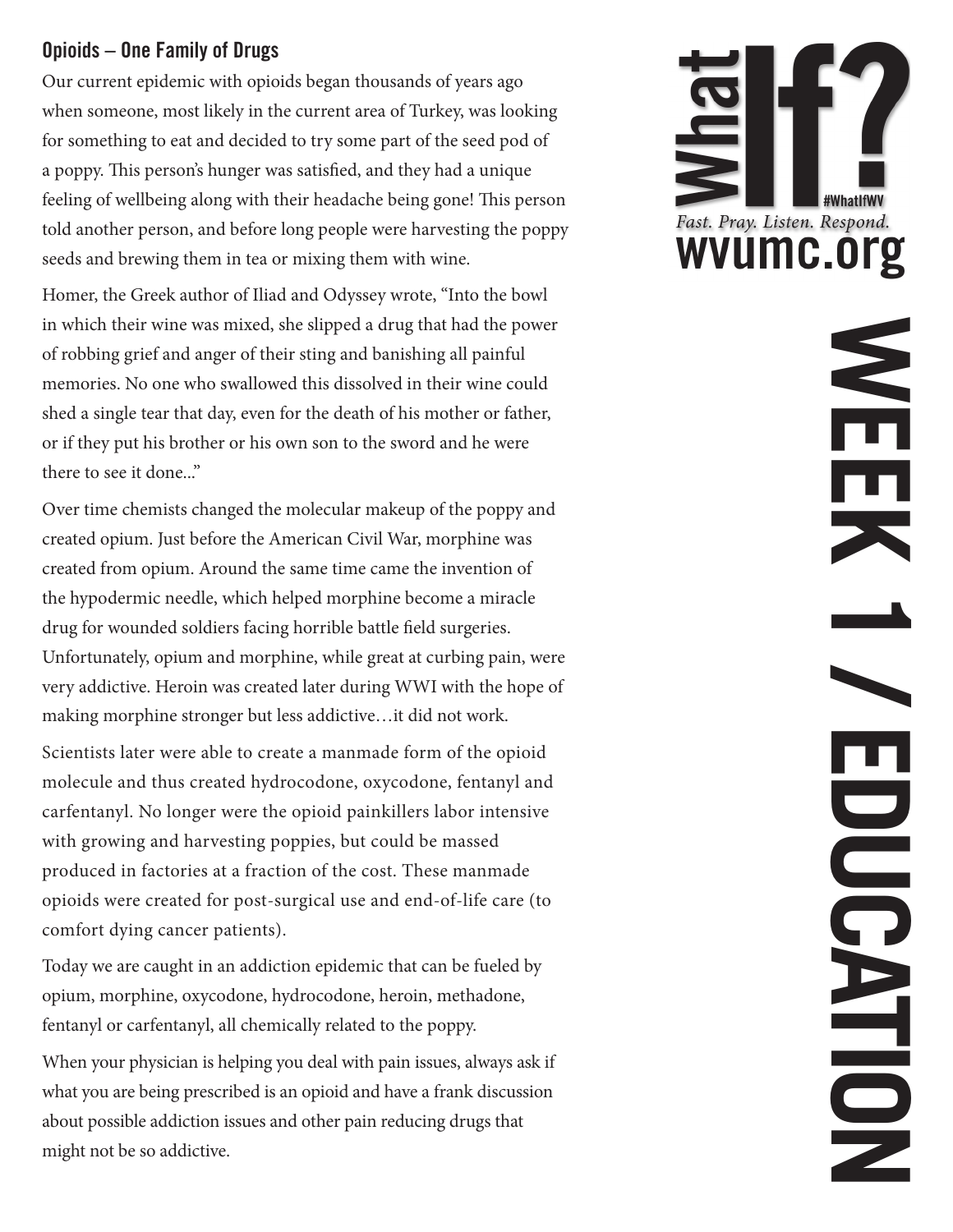## **WEEK 2 / DEVOTION**NOLD N  $\overline{\phantom{0}}$ **Service** N WEEK

#### Read Luke 15:11-32

Jesus' parable of the Prodigal Son is a familiar one. All of the characters and actions in this parable resemble the characters and actions in our opioid epidemic. A child leaves home, parents worry every day, the lost child in their addiction lives in a "far away land," by the grace of God the child may "come to himself" and return home. The parents and community celebrate the return of the lost child, but the older brother is not thrilled. Did Jesus have our family, church, and community in mind when he told this parable?

Over the next several weeks we will use this familiar parable as our guide to honestly look at the opioid epidemic and ask "What If…?" The hope is that we will not spend our devotion time wondering what if the parents did something different, or what if the prodigal son did not leave, but asking God what can I do to keep this from happening again? What can I do when I meet a child lost in a faraway land? What if I, what if we as the church, were involved in this parable? How could God have used us to prevent, comfort, care for, support and rejoice with the family of the prodigal son?

Read the parable again slowly. Give the characters in the story names of people you know who are directly involved with the opioid epidemic. Ask God where we should be in this parable.

#### What if God answers our petition?

It is not enough to open the doors of our sanctuary and hope the epidemic ends. We must leave our sanctuaries and enter the story.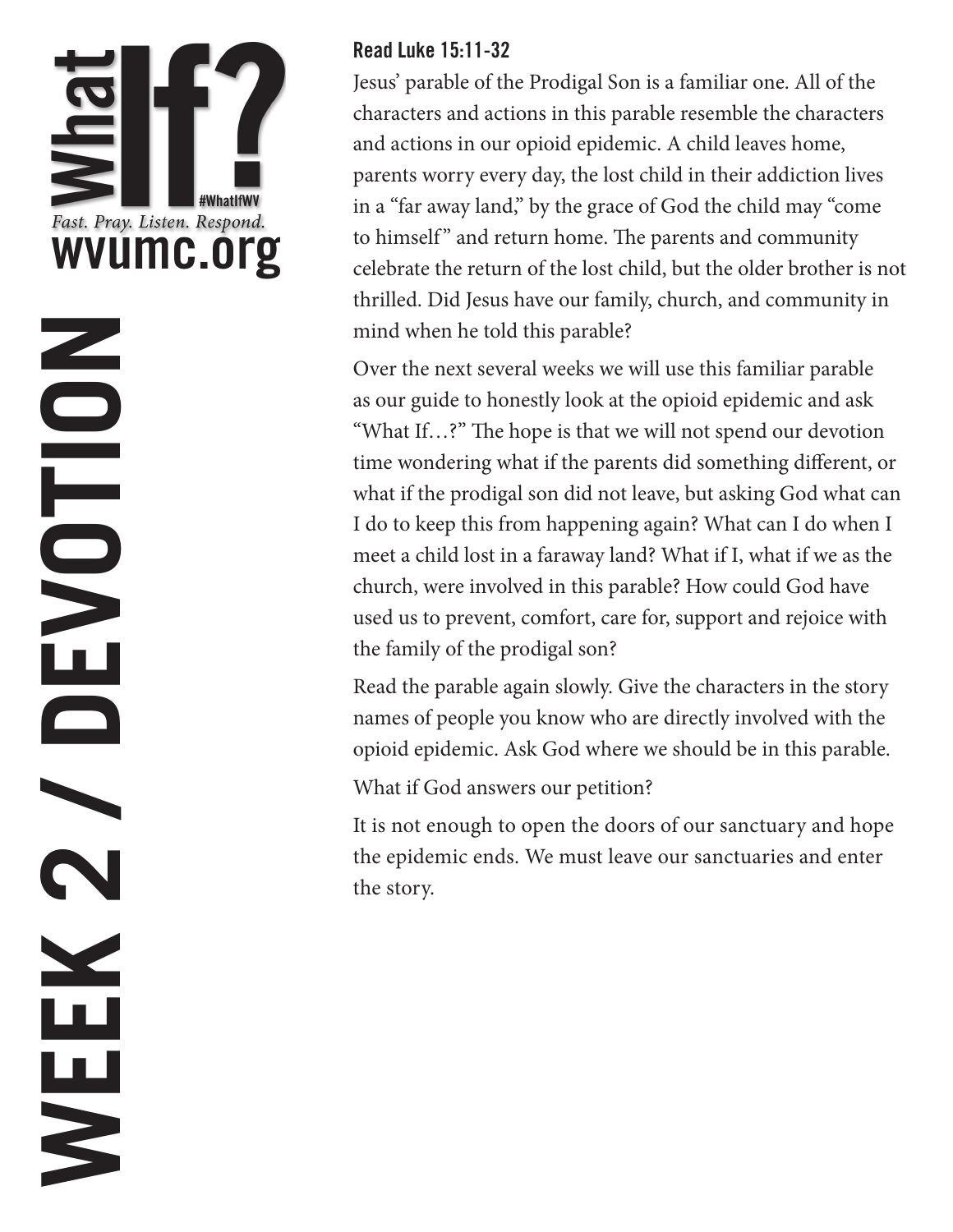#### Why We Become Addicted

Have you ever tried to hold your breath for as long as you can? Our brains are created in such a way that we cannot hold our breath too long and lose consciousness on our own. The part of the brain responsible for breathing will override the foolish part of our brain that is trying to harm our body by withholding oxygen. This is the same part of the brain that lets us keep our balance, walk, keep the proper heart rate and breathe all at the same time, without having to consciously think about it. It is the small part of the brain that sits at the top of the brain stem where the nerves enter the brain from the spinal column called the Limbic System. It is in this very powerful area that opioids affect the brain.

When we see a person who is suffering from addiction and wonder why they just do not stop, we might as well be wondering why they cannot just stop breathing. This area of the brain is not ruled by reason or common sense. It is ruled by subconscious desire.

When opioids enter the nervous system, the nerve endings are fooled into believing the opioid is really a naturally produced chemical called dopamine. Dopamine is a chemical that makes us feel pleasure. It is released when we take that first bite of chocolate ice cream, when that special person agrees to go to the prom with us, or when we have accomplished a personal goal. The problem is, opioids cause the body to artificially experience more pleasure and last much longer than ordinary dopamine. Imagine that rush of dopamine after your first kiss lasting all day and making you feel even better!

The addicted person's brain begins to crave this feeling of pleasure. The addicted person's brain cares not about how to pay for the opioid, how the family feels about their addiction, missing work or even food. The addicted brain craves the rush supplied by opioids. Opioids are very powerful and very hard to overcome. Recovery from opioid addiction is a lifelong process, a process that requires courage, strength, endurance and a lot of prayer.



**WEEK 2 / EDUCATION** $\mathbf{r}$ O OC N DIS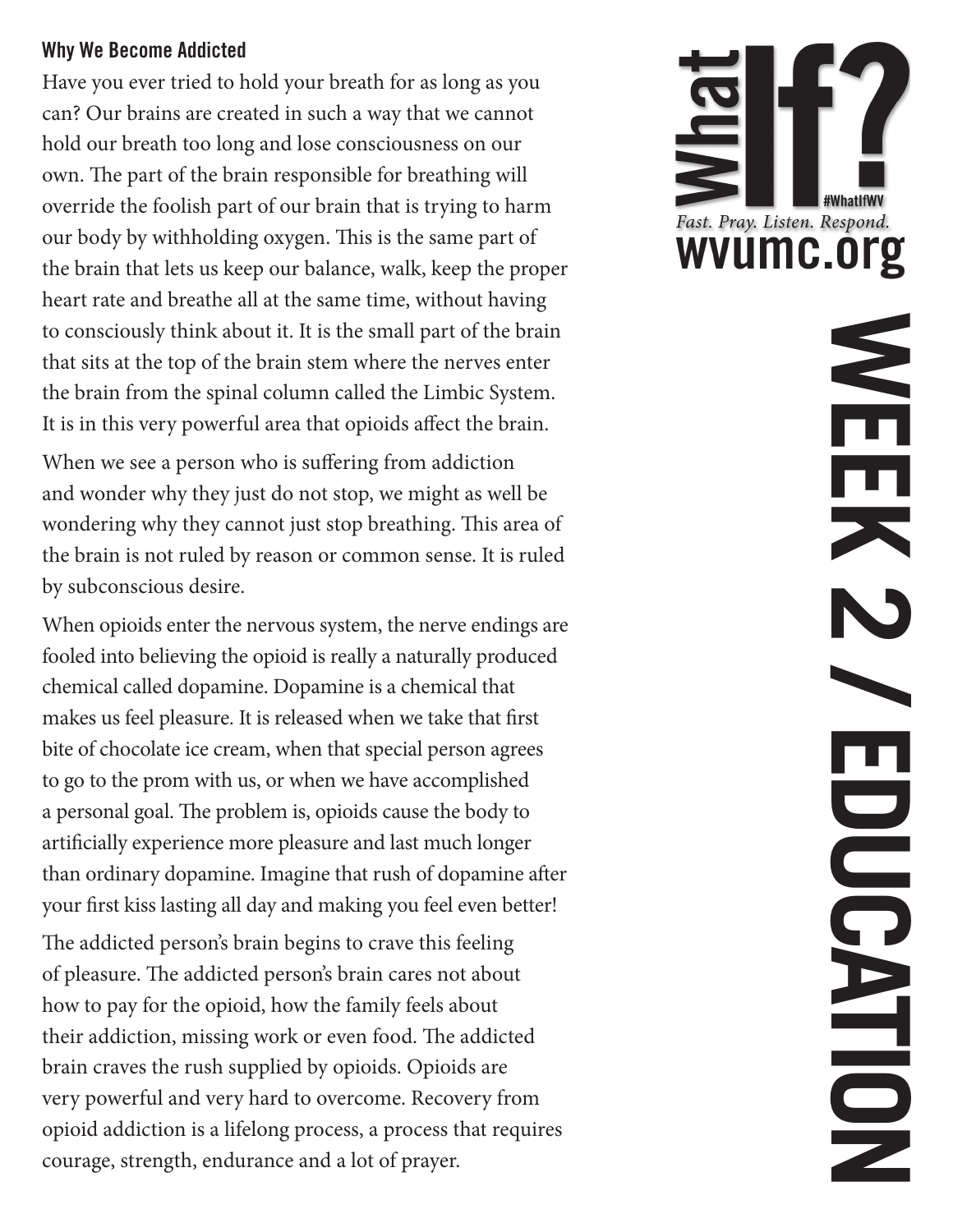**WEEK 3 / DEVOTION**

**Second** Contract on the Contract of the Contract of the Contract of the Contract of the Contract of the Contract of the Contract of the Contract of the Contract of the Contract of the Contract of the Contract of the Contr

WEEK

NOLVENO

#### Read Luke 15:11-32

The Prodigal Son wants to leave home. That is a natural response to growing up that is supposed to happen. Sons and daughters are supposed to leave home and create their own lives. Unfortunately, today many leave their home because their addiction to opioids has made it impossible for them to live in their parent's house.

When a child's life becomes ruled by substance abuse, everyone's lives are affected…in bad ways. It would be a whole lot easier to prevent the addiction in the first place.

Today as you fast, pray, listen, and respond, ask God to show you how we can prevent our children from ever becoming addicted. How do we keep a child from ever falling into the grip of opioids?

What can the church do in the lives of the children in our community (not just the ones in our church, but those that live all around us) that will help prevent them from ever turning to drugs? Ask God to show you who the vulnerable children are in your community. Ask God to help you find these children and get to know them by name. Give God thanks for the adults who knew your name, who cared about your success when you were young.

Drug-endangered children need loving adults to show them they are beloved children of God and are worthy of our time and concern. What if God answers our prayer? Are we willing to mentor a drug endangered child and help prevent them from becoming a prodigal son or daughter?

It is not enough to open our church doors and wait for the children to come to us clean, well fed and well behaved. We must leave our sanctuaries and find them!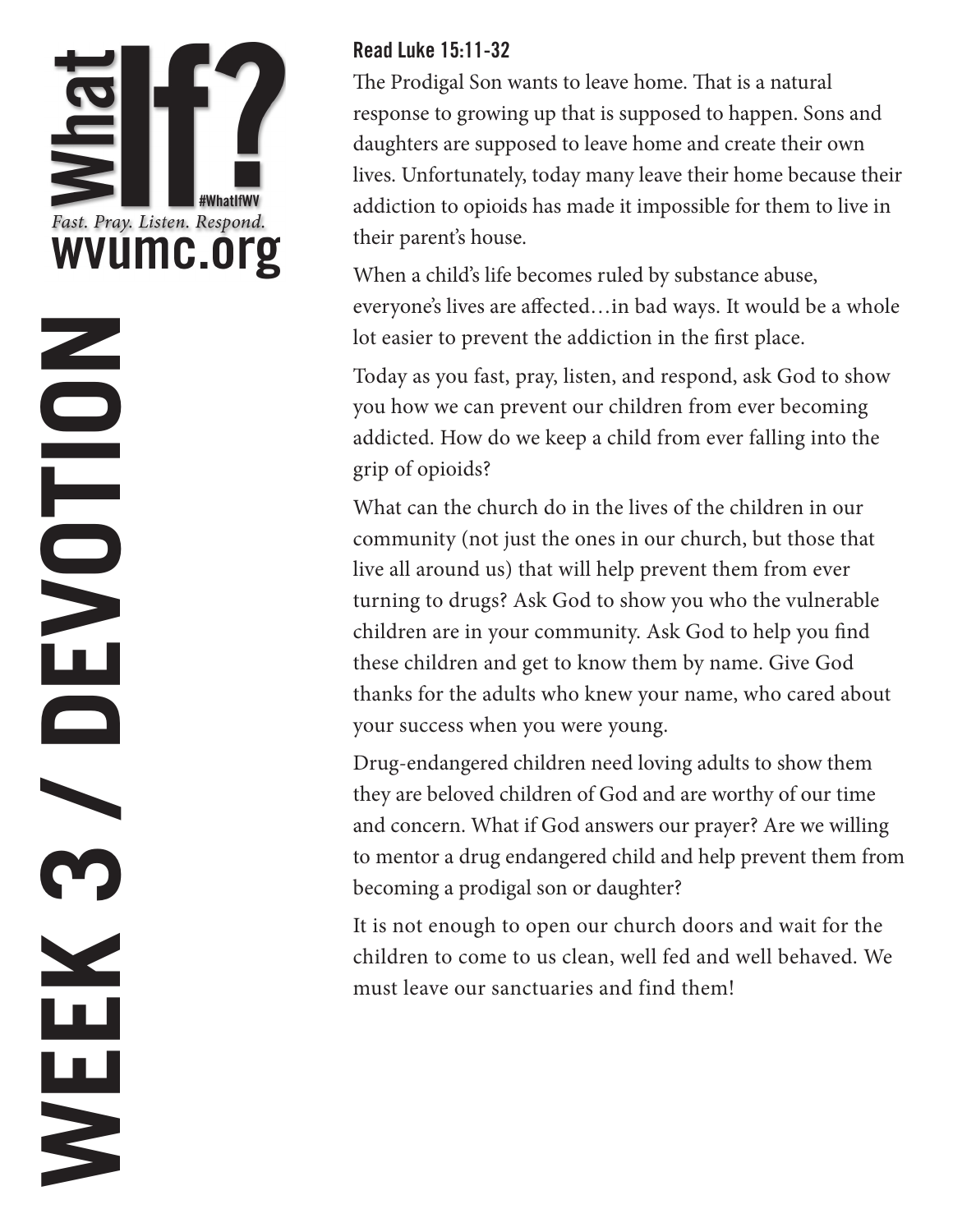#### Drug Endangered Children

Persons suffering from opioid addiction are not in control of their lives. Part of their day is spent seeking out opioids. Once the opioids have been acquired and taken, the rest of the day is spent enjoying the high, until it is time to start seeking the next dose of opioid. For the addict, this is a horrible way to live. For the sober adults who love the addicted person, it is a horrible way of life. But imagine the lives of the children of addicted persons.

These children are called Drug Endangered Children. They live all around us and they have no way of understanding what we would call a "normal life." Many of these children are born dependent on opioids because of their mother's addiction. The parents of Drug Endangered Children cannot properly care for their own offspring. The children have no one at home to help with or encourage schoolwork, proper hygiene, proper nutrition, or acceptable behavior. These children are exposed to the violence and unpredictability of the illegal drug world, and yet we expect them to succeed in school. We wonder why they do not come to our Sunday School, and we are shocked when they become addicted themselves.

In order to have a chance at a life that is not identical to their parent's life, the Drug Endangered Children in our neighborhoods need a loving and caring adult to mentor them. A loving adult who shows the child they are valuable and special. What would it cost us to spend time in our local school helping a Drug Endangered Child learn to read or accomplish their multiplication homework…an hour or two each week? Studies show that when a child gets behind in reading and/or mathematics, they are very likely to get discouraged with school and drop out. When a Drug Endangered Child drops out of school, they are much more likely to get involved with drugs than if they stayed in school. Studies also show that if a Drug Endangered Child has a loving, caring adult from outside their family mentor them, the child has a much greater chance at success in school and, in turn, success in life.



**WEEK 3 / EDUCATION**  $\Box$ DOC. NHON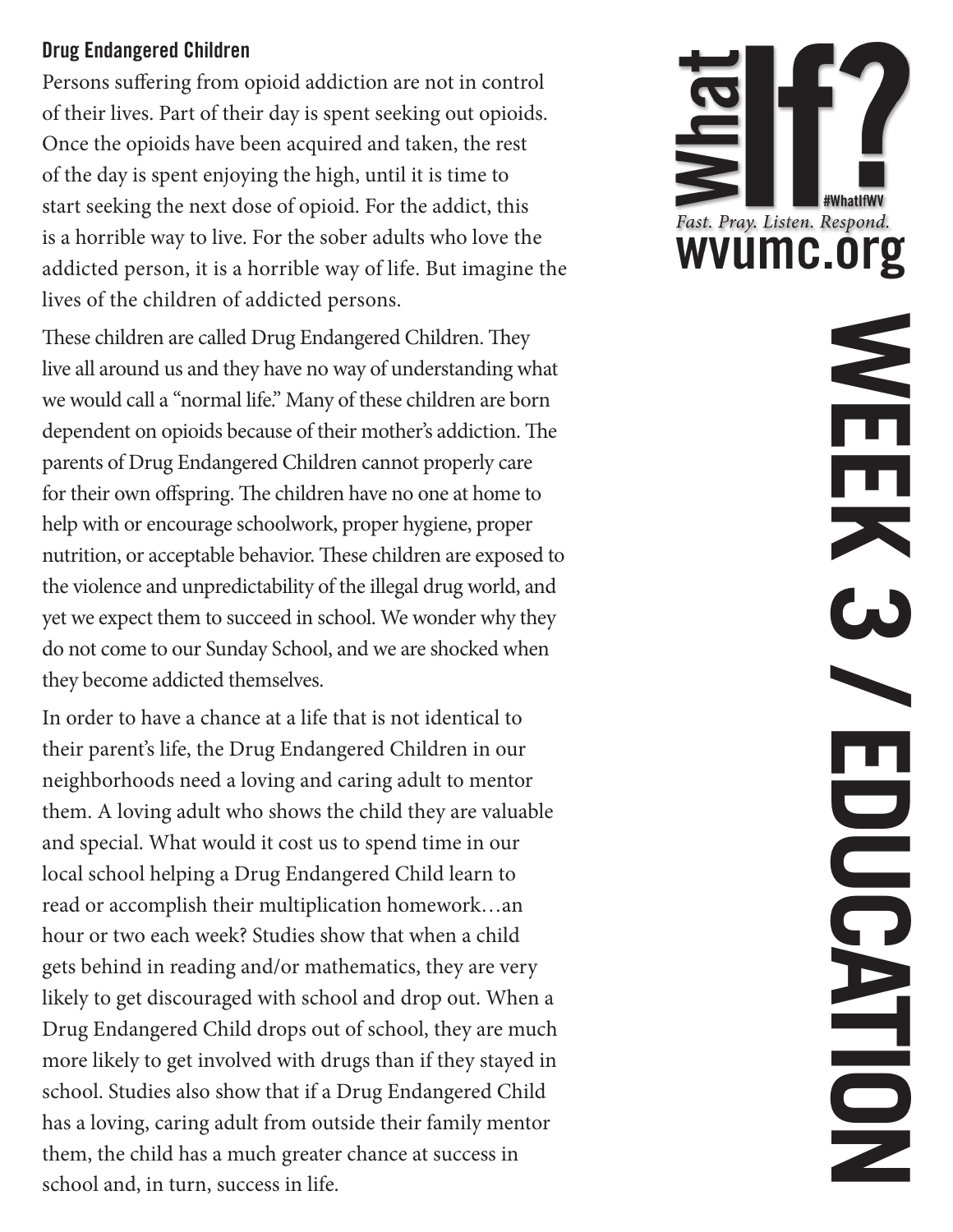## **WEEK 4 / DEVOTION**NOLDED N WEEK

#### Read Luke 15:11-32

The prodigal son in Jesus' parable had a father. We can surmise that he had a living mother also. When the son left home, was it on good terms or bad terms?

As you fast, pray, listen, and respond today, try to imagine what the parents of the prodigal son felt like as their child walked out the front door. Did they think they would ever see him again? Did his mom wonder if they would ever simply gather around a dinner table again as a family? Did the mom and dad blame each other for causing the son to leave? Or maybe, was there finally peace in the house after weeks of fussing and fighting?

How long did it take for the parents to start worrying about their child? Had they started to worry before he left, or only after he really left and it was obvious he was not coming home soon? Was their lost child a passing thought during the day, or did their worry consume them all day long? How did they feel as they thought about their son squandering everything they had ever given him? He had so much potential, so many resources…and yet he seemed to be ignoring all common sense and wasting it all.

We have parents and grandparents living all around us today who have watched their children "leave home" because of their addiction to opioids. The very children they would give their lives for have walked out of the door and appear to be squandering their lives away.

Ask God to show you how we can be in ministry to these hurting souls. How would God have us get to know them and walk with them through their valley of shadows? Listen for God's answer…EXPECT God to answer!

It is not enough for us to open the church doors and wait for the parents of the prodigal sons and daughters to come in. We must leave our sanctuaries and find them!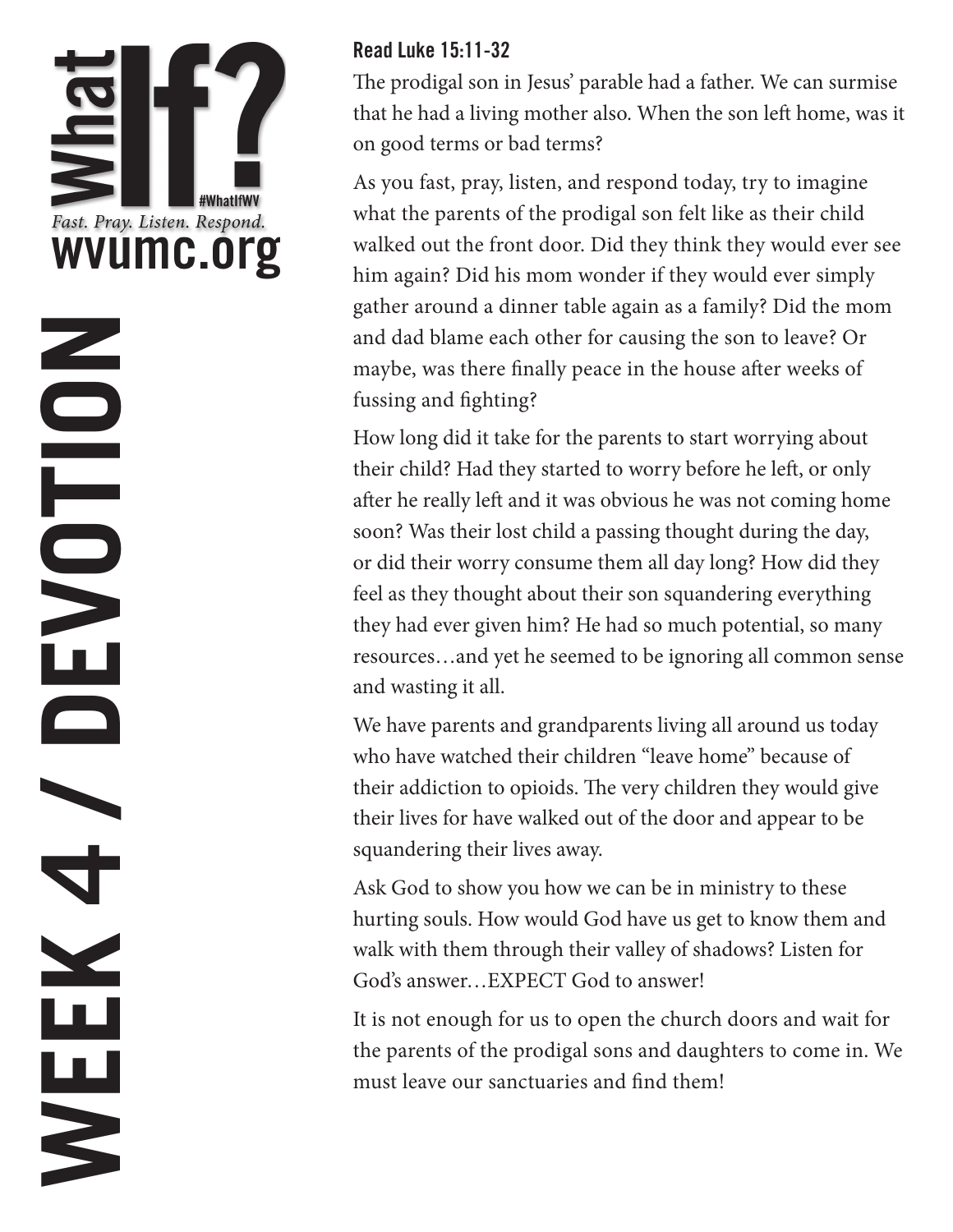#### Recovery and All That Is Involved: Part 1 - Detoxification

Recovery from opioid addiction involves multiple steps. The first step is detoxification. Detoxification is the process of getting the opioids out of one's body. This can take 30, 60, or even more days. It is an extremely painful process where bones and muscles ache, one cannot sleep, there is nausea, extreme diarrhea, muscle cramps, runny nose, high blood pressure, fever, and anxiety. While all of this is going on day in and day out, there is that little voice in their head saying, "You know what will fix this…just another dose of heroin or oxycodone." As one can imagine, it would be very hard to just stop using by oneself in the same neighborhood where one knows where and how to get more opioids.

The experience of detoxification is so painful, addicted persons who have experienced detoxification, but later continue to use opioids, are terrified of experiencing the detoxification process again. Addicted persons call this being "dope sick." Many addicted persons say they would do anything to avoid being "dope sick." This is where many addicted persons get into real legal trouble.

There are some opioid drugs that help a detoxing person avoid being "dope sick." Methadone and suboxone are both opioids but do not cause the high that heroin or oxycodone do. Prescribed by physicians, methadone and suboxone help the addicted person come off stronger opioids and begin long-term recovery without fully experiencing detoxification. The positive to this is that persons can begin to live a normal life. The negative is that the person is still addicted to an opioid and has not truly gotten all of the opioids out of their body.

Being "dope sick" is horrible for an adult. An infant who is born dependent on opioids goes through the exact same detoxification process.



**WEEK 4 / EDUCATION**  $\blacksquare$ DOC. NHON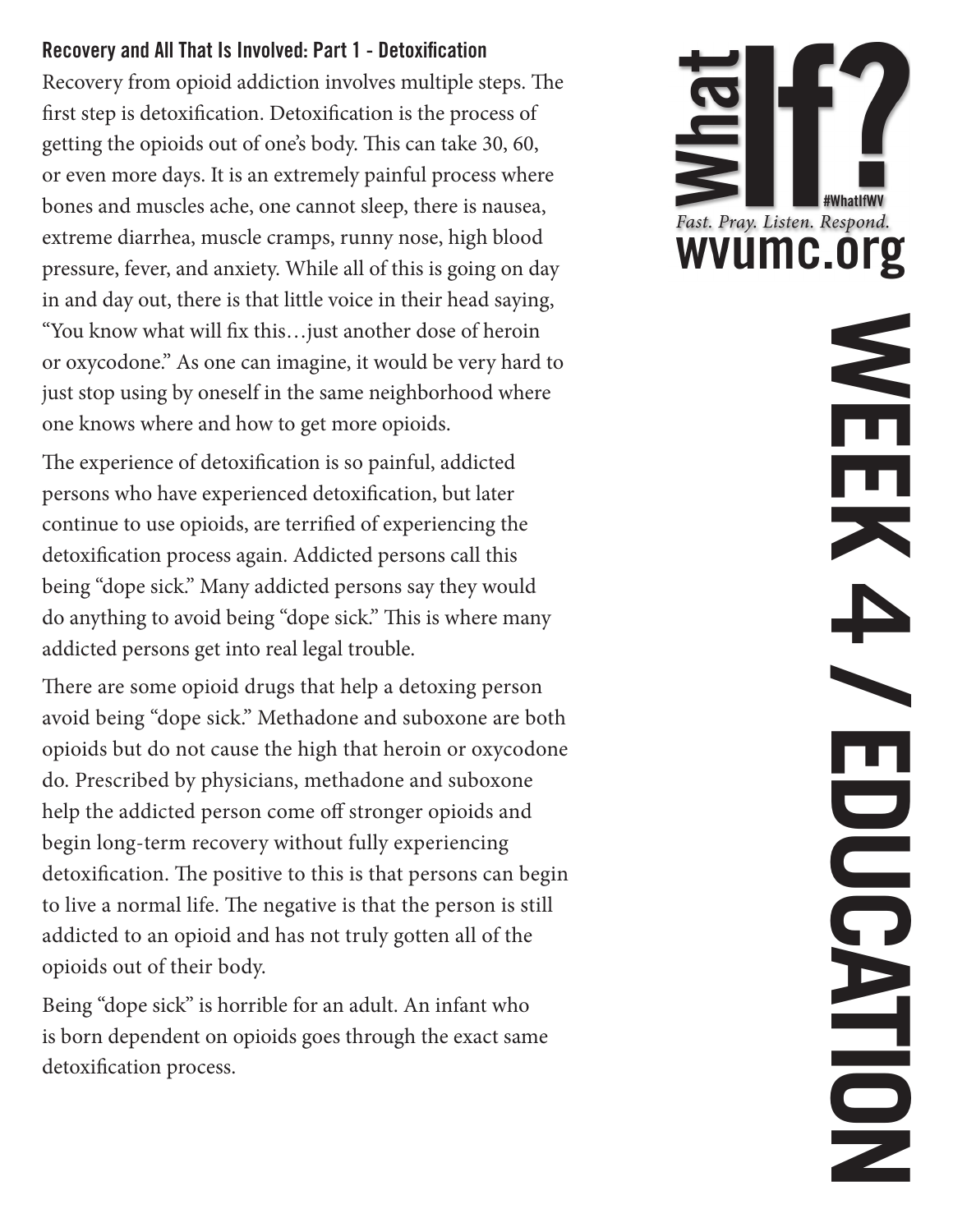

#### Read Luke 15:11-32

The prodigal son left home and took his inheritance to a far away land. His parents were left at home wondering if he was safe or healthy, or if he was ever going to return home. Jesus says the prodigal son wasted his wealth and used up all of his resources just as a famine hit the far away land. It was so bad that the only job he could find was feeding pigs, and his pay was to get to eat what the pigs did not eat.

Today, when we go into town, we see prodigal sons and daughters everywhere. They may not have traveled hundreds of miles, and we may actually know them, but they are truly living in a "far away land." Their addiction to opioids has cut them off from their home and community, and now they wander around town like strangers.

Today as you fast, pray, listen, and respond, ask God to show you what our response should be for these strangers in a strange land. Should we feed them or ignore them? Should we provide them a warm place to sleep, or chase them off to another town? It is true that they are dirty, are an eyesore, can be scary, and are wasting all that their parents and God have given them. However, they are someone's child...more than that, they are children of God, just like you and me. Ask God to help you look past their appearance and see the lost children who have parents and a God who are worried about them. What should the church's response be to the child whose only hope is what the pigs don't eat?

If you child were lost in a far away land, how would you want them to be treated by a local church?

It is not enough for us to open our church doors and hope the strangers in a strange land sober up, clean up, and come in. We must follow God out of our sanctuaries and feed the hungry, clothe the naked, heal the sick, and welcome the stranger.

Dear God, show us how.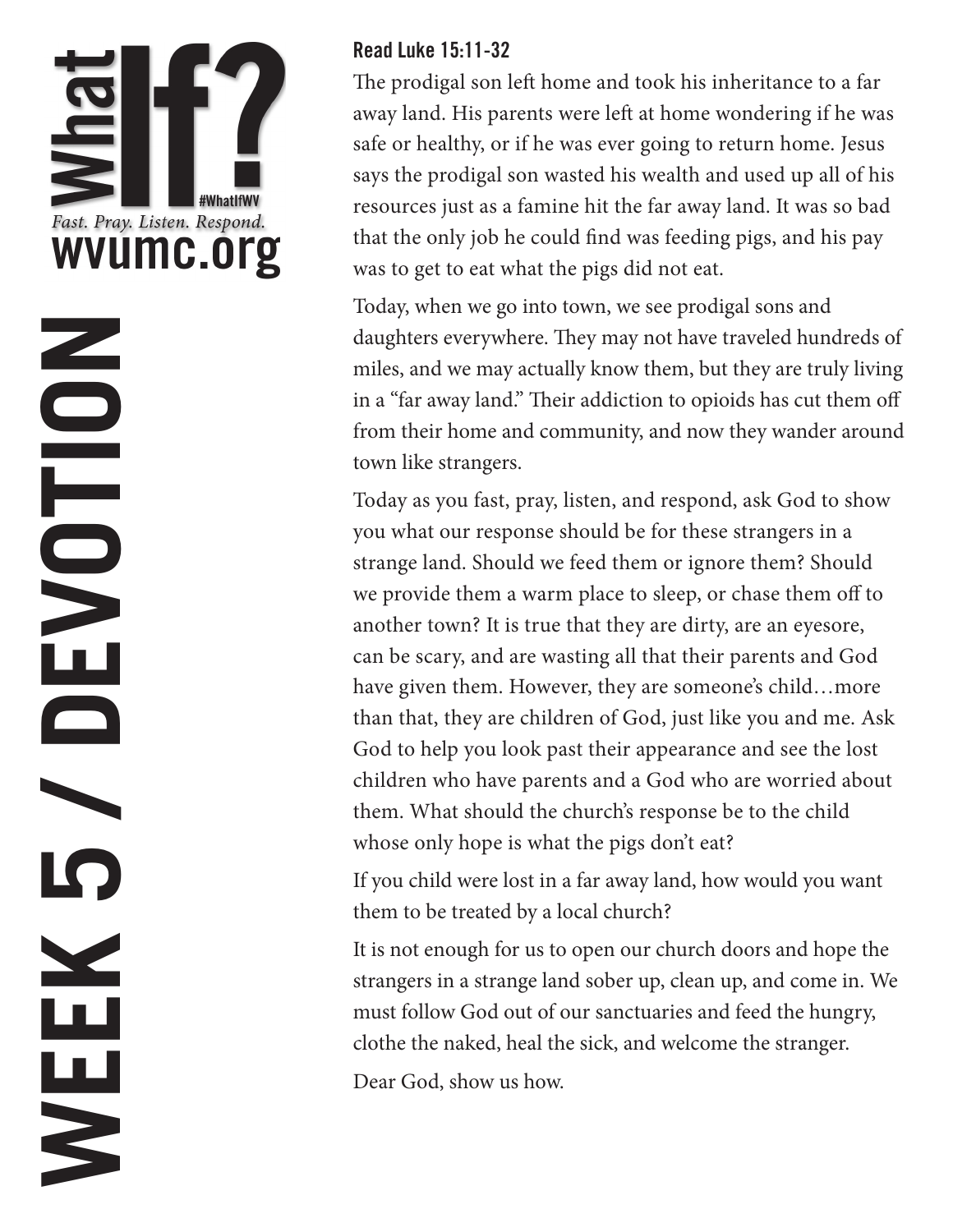#### Recovery and All That Is Involved: Part 2 - Long Term Recovery

Recovery from opioid addiction involves multiple steps. The first step is detoxification. Detoxification is the process of getting the opioids out of one's body. This can take 30, 60, or even more days. The second step is long-term recovery and it continues for a lifetime.

After the body is free from opioids, it is just beginning to recover. The brain is craving opioids. That little voice that tells us we want some chocolate ice cream when we know we don't need it is shouting to the person in recovery that they must, at all costs, get some opioids. Long-term memories of the high from opioids and the muscle memory of preparing the drug for use, along with the memories of buying the drugs from dealers in certain houses, live a long life in the brains of the recovering addicts. These memories can be very challenging to overcome and the person in recovery must overcome them every day. Can you honestly say that you do not crave hot buttered bread after just smelling it fresh out of the oven? The person in recovery can have the intense craving for opioids hit them at any given moment because of something their brain remembers about their past opioid use. The person in recovery must have support from other persons in recovery, from family, and from friends. They must have the ability to reach out in a moment's notice to someone to help them fight the craving for opioids. A person in recovery will very likely relapse into opioid use again because the brain's craving is so very strong.

A person in recovery is also dealing with their emotional feelings regarding how they have treated the very people who love them. They have to learn to live with the frustration of lost opportunities, lost careers, and lost family members. They may also suffer diseases such as hepatitis and HIV that result from their drug use.

Long-term recovery can begin in a residential program, intense outpatient program, or just on a person's own determination. Many persons trying to recover have to make several attempts at staying in long-term recovery. Cost, availability, and determination all play a part in how a person will begin longterm recovery. Once started, a recovering person needs support from peers, family, and the church in order to stay in recovery.



**WEEK 5 / EDUCATION** 

**OOCE** 

N DIDN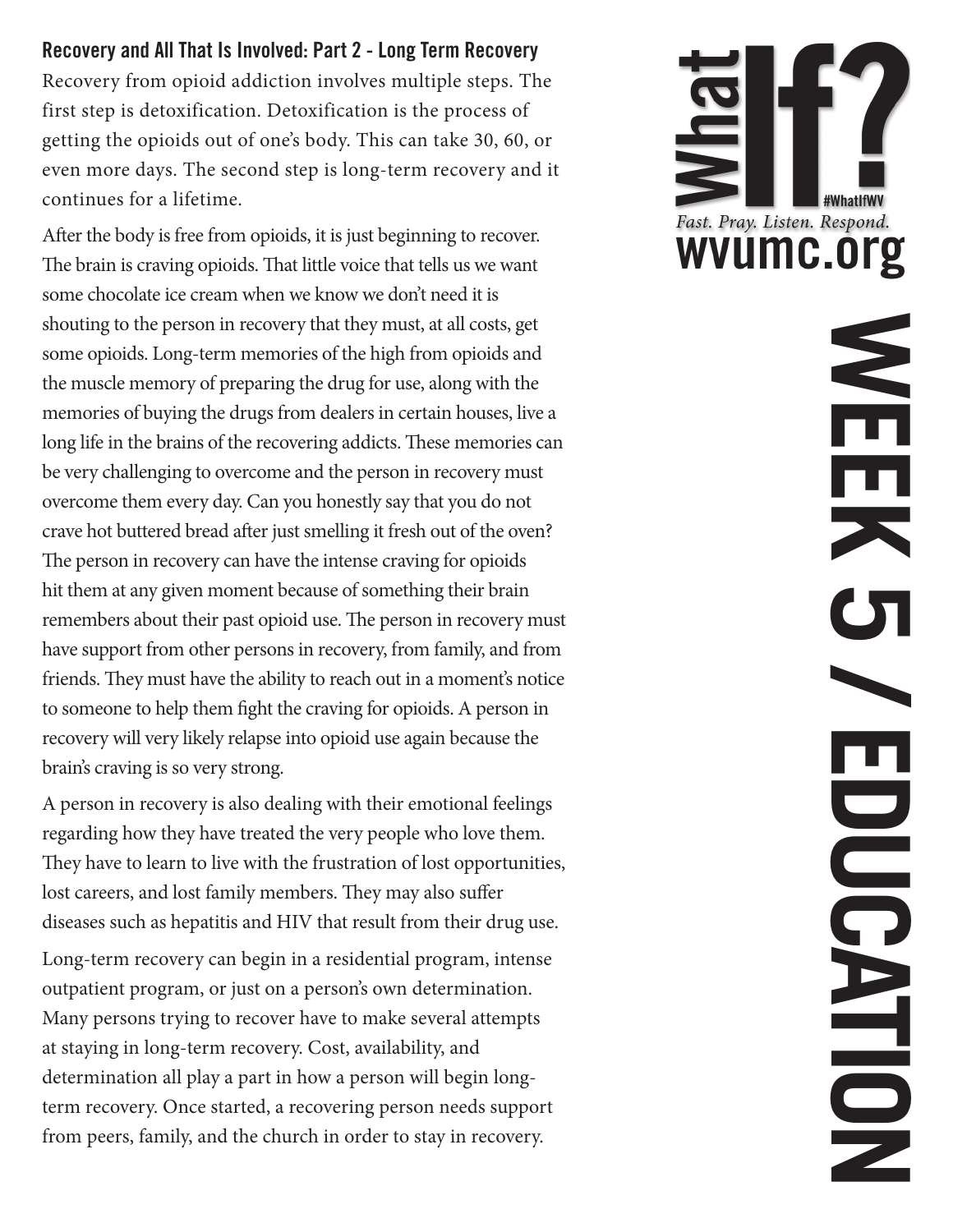## **WEEK 6 / DEVOTION**NOLDED N  $\bullet$ VEEK

#### Read Luke 15:11-32

Somehow, by the grace of God, the prodigal son "came to himself" and realized that the only way he was going to survive was to go home. Some might say he hit bottom and had no where else to go. When he was still a long way off, his father ran out to meet his long-lost son and invited him back into the family.

Today, once-lost sons and daughters are being found and coming home. They are detoxing from opioids and completing rehabilitation programs. At this point in their lives they desperately need our love and support as they begin their lifelong journey of recovery. We do not know what happened to Jesus' prodigal son the day after the homecoming celebration. Did he live happily ever after at home, or did he—for whatever reason—leave home again?

Today when you fast, pray, listen, and respond, ask God to show you how you can help support, encourage, and love those struggling everyday in recovery in our neighborhood. Ask God to show you where they are and how we can get to know them by name. Ask God to show you how to walk beside a person who is in recovery so they will know they are welcome in our church family.

It is not enough to open our church doors and hope that the prodigal sons and daughters will come in and stay. We must leave our sanctuaries and find these persons while they are "still a long ways off" and walk with them all the way home... step by step.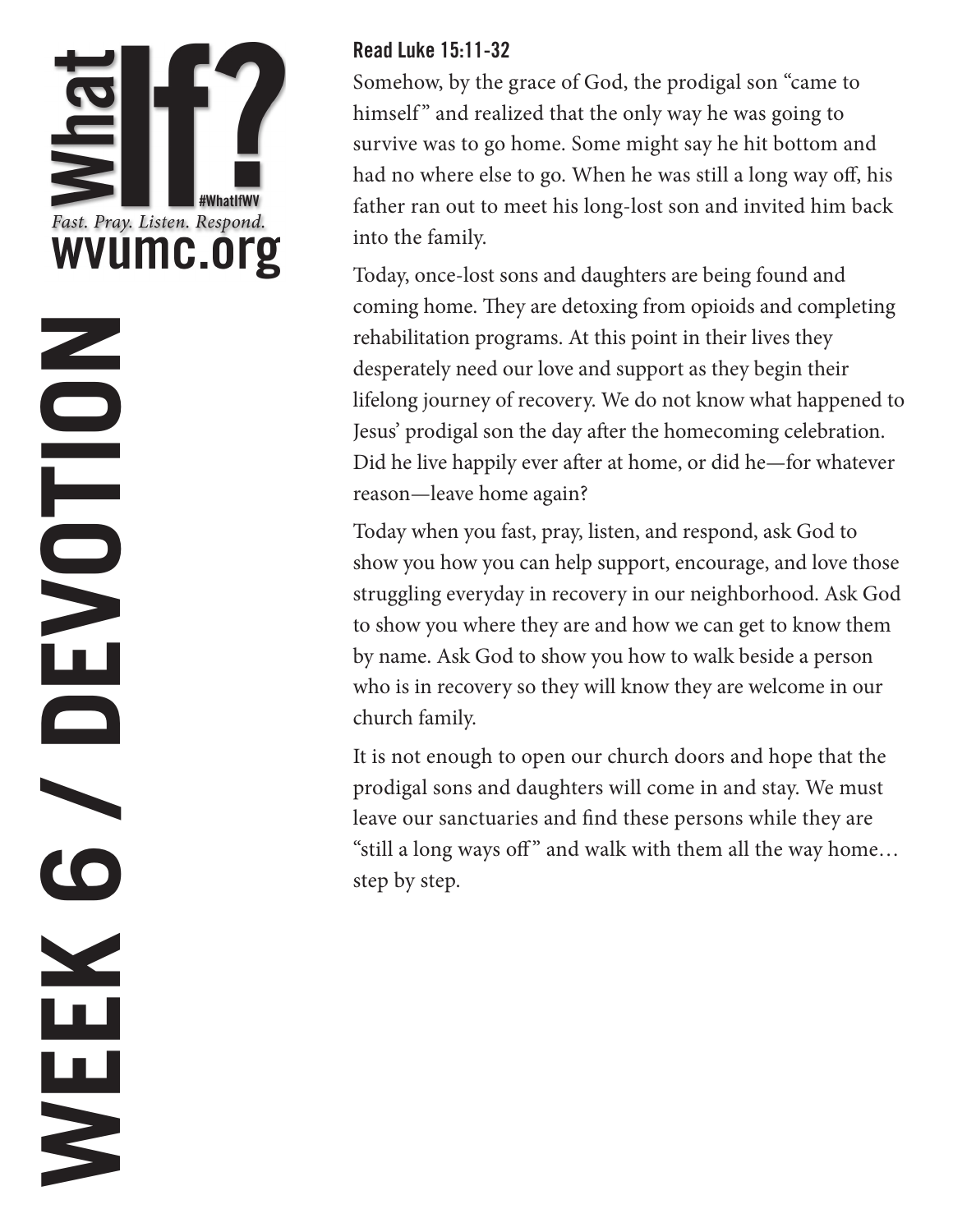#### Dangers of Opioid Addiction

The person suffering from addiction to opioids faces many dangers. There is the obvious danger of taking too many or too strong a dose and dying from an overdose. Opioids are depressants, which means they slow down a person's breathing and heart rate. Take too many or too strong a dose, and the user can just stop breathing. If an overdosing person is revived and survives, their brain has endured a time of low oxygen, which can result in brain damage in very little time.

Heroin is mixed or "cut" with a multitude of products in order to make it less expensive for the dealer. A heroin user injects or inhales heroin and whatever else it may be cut with. The cutting agents can be: Benefiber, baby powder, baking soda, meat tenderizer, sugar, corn starch, etc. The blood stream is not built to handle these chemicals and flush them out of the system without some damage. The user has no idea what their heroin has been cut with. The cutting process usually starts before the heroin enters the country, and is continued with every subsequent dealer that touches it. Recently, the trend has been to cut the heroin with the very powerful but inexpensive Fentanyl or Carfentanyl to increase the potency of the heroin. Again, the user has no idea how much Fentanyl or Carfentanyl is in their heroin, and their next dose could kill them.

When an addicted person is injecting their dose of opioid and sharing their needles, they are exposing themselves to follow-on diseases. Follow-on diseases like MRSA, hepatitis, or HIV are highly infectious diseases that can kill the addicted person while actively using or even after they have been in recovery.

Because addicted persons have to participate in illegal activities to support their addiction, they expose themselves to a world of violence. Addicted persons are constantly in danger of being the victim of violence or in causing violence in order to supply their need for opioids.

Addicted persons soon separate themselves from their families and communities because of their lone focus on obtaining opioids. The very people who would give anything to see the addicted person healthy again are cut off by the addicted person.

An addicted person is risking their health everyday, be that by overdose, gunshot, or follow-on diseases, and are facing these threats by themselves. The addicted life is miserable and dangerous…not a life anyone would choose.



**WEEK 6 / EDUCATION** O OC N D N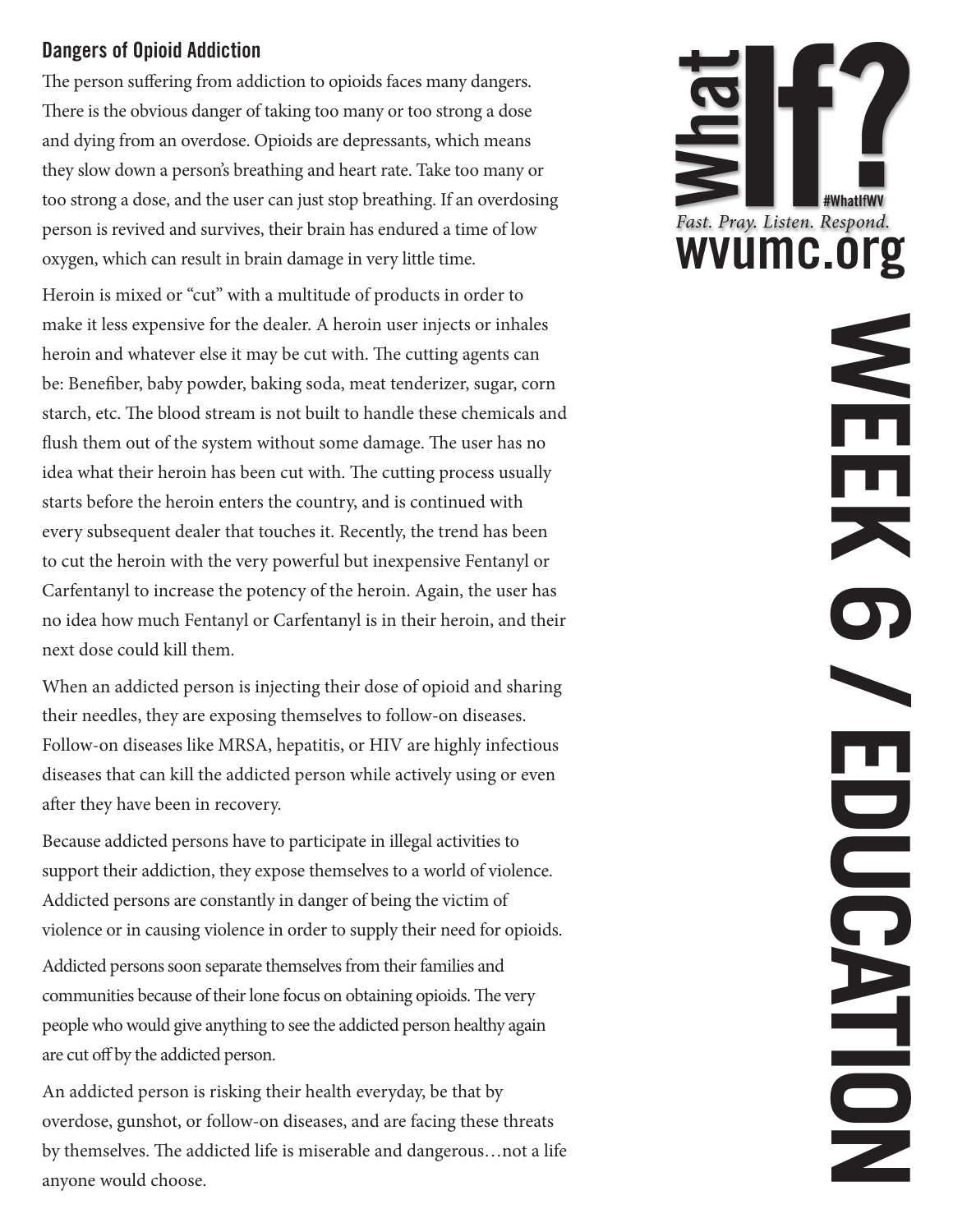# **WEEK 7 / DEVOTION**NOLDED N WEEK

#### Read Luke 15:11-32

The prodigal son returned to the open arms of his father. Even though the son had left his father's house, wasted half of his father's money, and worried his mother and father to death, when he returned home he was invited back into the full membership of his family—no questions asked—with a party.

The prodigal son's older brother was not as pleased to see his brother. The older brother did not want his brother to be invited back into the family. The older brother had been loyal. The prodigal son had not. Why should he get a second chance at being a family member?

If we are honest—really honest—we understand the feelings of the older brother.

Today as you fast, pray, listen, and respond, ask God to help you really look at that part of your life that is like the older brother. Ask God to help you let go of those feelings so that you can rejoice when the lost are found, the blind see, the addicted are in recovery, and the dead are once again alive!

Ask God to help you put judgements to the side and to see each person you meet as a child of God. Maybe they know they are, maybe they don't. If we begin to treat each person as a brother and sister, who are loved by God just as much as we are, maybe they will experience the love of Christ we are supposed to be offering them.

It is not enough to open our church doors and hope the lost will come in (or as the older brother, hope they won't come in). We must leave our sanctuaries and find the lost, hurting and recovering.